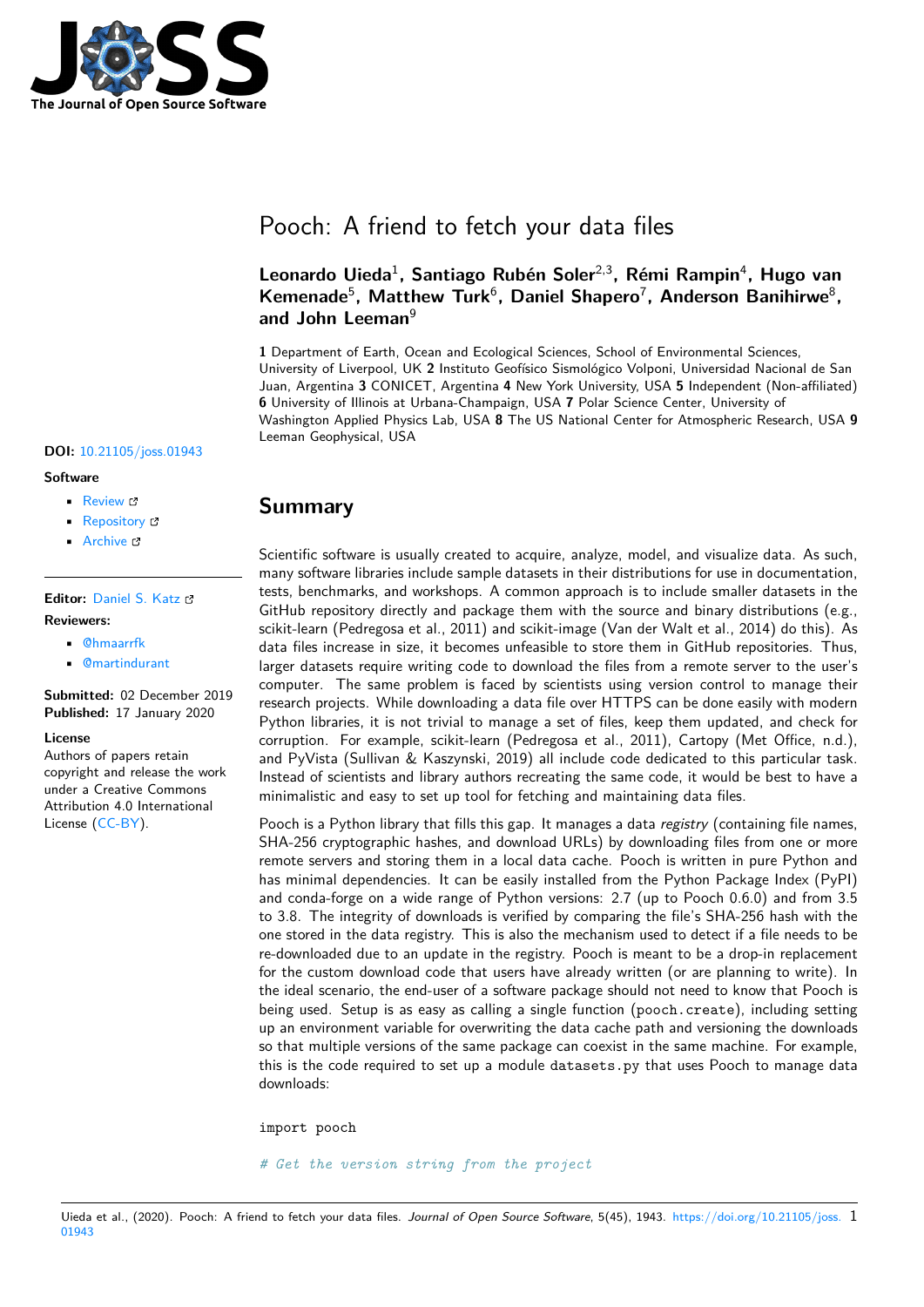

```
from . import version
# Create a new instance of pooch.Pooch
GOODBOY = pooch.create(
    # Cache path using the default for the operating system
    path=pooch.os_cache("myproject"),
    # Base URL of the remote data server (for example, on GitHub)
    base_url="https://github.com/me/myproject/raw/{version}/data/",
    # PEP 440 compliant version number (added to path and base_url)
    version=version,
    # An environment variable that overwrites the path
    env="MYPROJECT_DATA_DIR",
)
# Load the registry from a simple text file.
# Each line has: file_name sha256 [url]
GOODBOY.load_registry("registry.txt")
def fetch_some_data():
    # Get the path to the data file in the local cache
    # If it's not there or needs updating, download it
    fname = GOODBOY.fetch("some-data.csv")
    # Load it with NumPy/pandas/xarray/etc.
    data = pandas.read_csv(fname)
    return data
```
Pooch is designed to be extended: users can plug in custom download functions and postdownload processing functions. For example, a custom download function could fetch files from a password-protected FTP server (the default is HTTP/HTTPS or anonymous FTP) and a processing function could decrypt a file using a user-defined password once the download is completed. We include ready-made download functions for HTTP and FTP (including basic authentication) as well as processing functions for unpacking archives (zip or tar) and decompressing files (gzip, lzma, and bzip2).

To the best of the authors' awareness, the only other Python software with some overlapping functionality are Intake and fsspec (which is used by Intake). The fsspec library provides a unified interface for defining file systems and opening files, regardless of where the files are located (local system, HTTPS/FTP servers, Amazon S3, Google Cloud Storage, etc). fsspec implements similar download and caching functionality to the one in Pooch, but has a wider range of do[wnload](https://github.com/intake/intake) met[hods a](https://github.com/intake/filesystem_spec)vailable. In the future, fsspec could be used as a backend to expand Pooch's download capabilities beyond HTTPS and FTP. Intake manages data catalogues (with download locations and extensive metadata), data download and caching, data loading, visualization, and browsing. It has built-in capabilities for loading data into standard containers, including NumPy, pandas, and xarray. While Intake and fsspec are powerful and highly configurable tools, we argue that Pooch's strong points are its simplicity, straight-forward documentation, and focus on solving a single problem.

The Pooch API is stable and has been field-tested by other projects: MetPy (May et al., n.d.), Verde (Uieda, 2018), RockHound (Uieda & Soler, 2019), predictatops (Gosses, 2019), and icepack (Shapero, Lilien, Ham, & Hoffman, 2019). Pooch is also being implemented as the download manager for scikit-image (GitHub pull request number 3945), which will allow the project to use larger sample data while simultaneously reducing the download size of source and binary distributions.

Uieda et al., (2020). Pooch: A friend to fetch your data files. *Journal of Open Source Software*, 5(45), 1943. https://doi.org/10.21105/joss. 201943